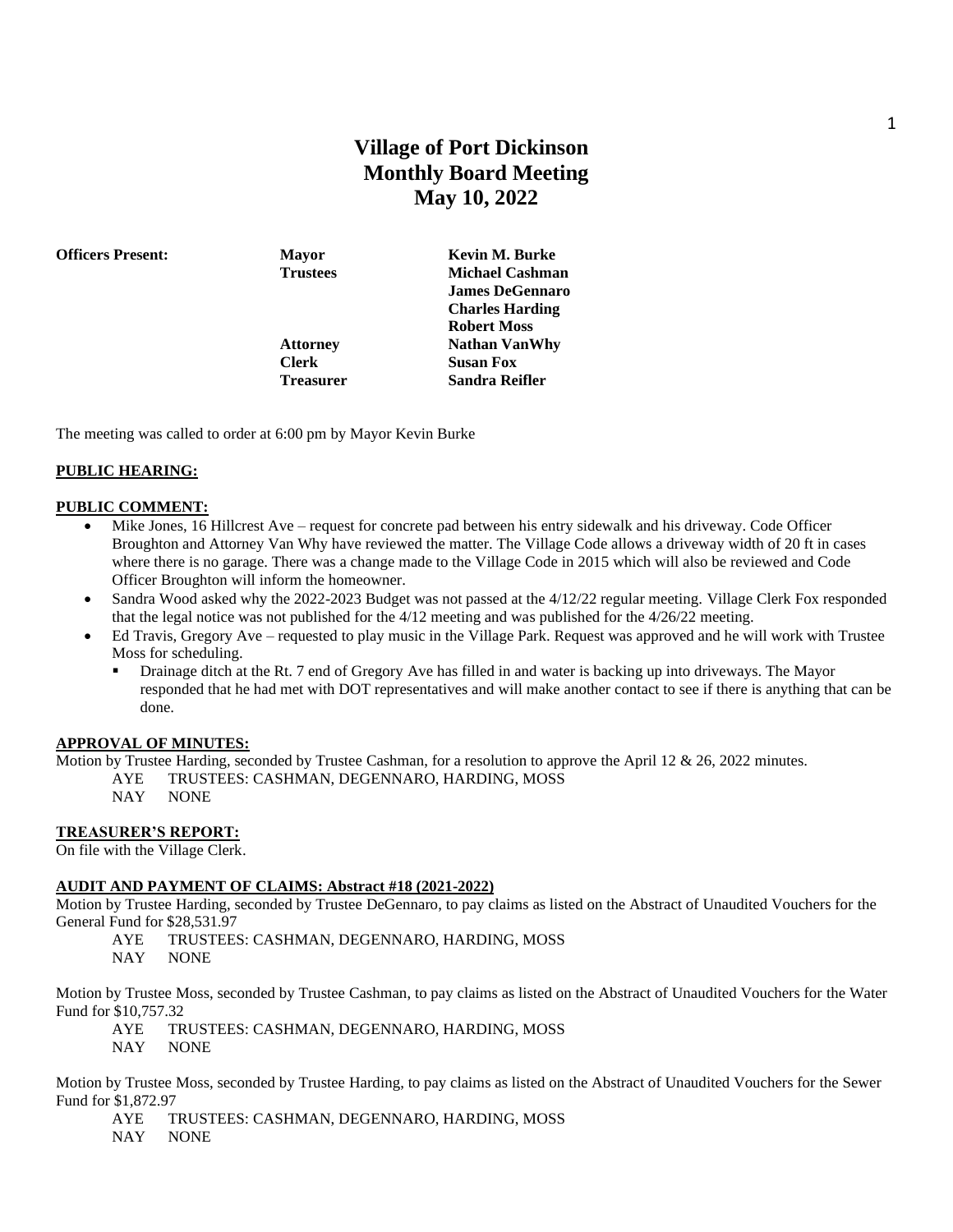#### **TRUSTEE-COMMISSIONER REPORTS:**

**Administration/Community Association** – Charles Harding, Trustee *Baseball/softball season has started.* 

#### **Planning**

*None*

#### **Public Works** – Michael Cashman, Trustee

*Employees are working very hard and doing a great job. Milling and paving will be done on Newton, Macomber & Hillcrest streets.*

**Public Safety** – James DeGennaro, Trustee *Reports attached*

> *Attorney VanWhy reported that the code issue at 758 Chenango St was heard in Town Court last week. The owner was given 30 days to remove the 2nd story. If he complies, he will receive another 30 days to remove the remaining structure. If he does not comply he will be fined.*

## **Parks, Water & Sewer** – Robert Moss, Trustee

## *Water/Sewer:*

*481 remote meters installed (82%), 107 remaining to complete (18%) Hydrants have been flushed, no brown water reported. A hydrant on Rochelle Rd. was hit by a truck. DPW will have it repaired. Police will complete complaint and get a copy to Trustee DeGennaro to submit to insurance.* 

### *Park:*

*Trustee Moss will be meeting with DEC regarding erosion of Phelps Creek near the boat launch and the river.* 

*Swings are backordered until Fall.*

*Additional funds are needed to complete the basketball court renovation. Mike Weaver (PDCA) will be completing another grant application to Broome County for paving of the Park parking lot and the walkway to the basketball courts.* 

### **Zoning Board of Appeals** – none

#### **RESOLUTIONS:**

#### **OLD BUSINESS:**

- 1. Juneteenth holiday Personnel Policy to be updated to remove the day after Thanksgiving as a holiday and to replace it with a floating holiday.
- 2. The Rochelle Rd. grant for replacement of the water main has been submitted with letters of support. Legislative contacts have been made. A response is expected soon.

#### **NEW BUSINESS:**

- 1. Mayor Burke received an email from the Broome County Health Dept about scheduling a vaccine clinic in Village Hall. There is support for a clinic if the Health Dept. feels there is interest in the community.
- 2. Attorney previously emailed information on videoconferencing. He answered questions

Motion by Trustee Harding, seconded by Trustee DeGennaro, to adjourn at 6:35PM.

AYE TRUSTEES: CASHMAN, DEGENNARO, HARDING, MOSS

NAY NONE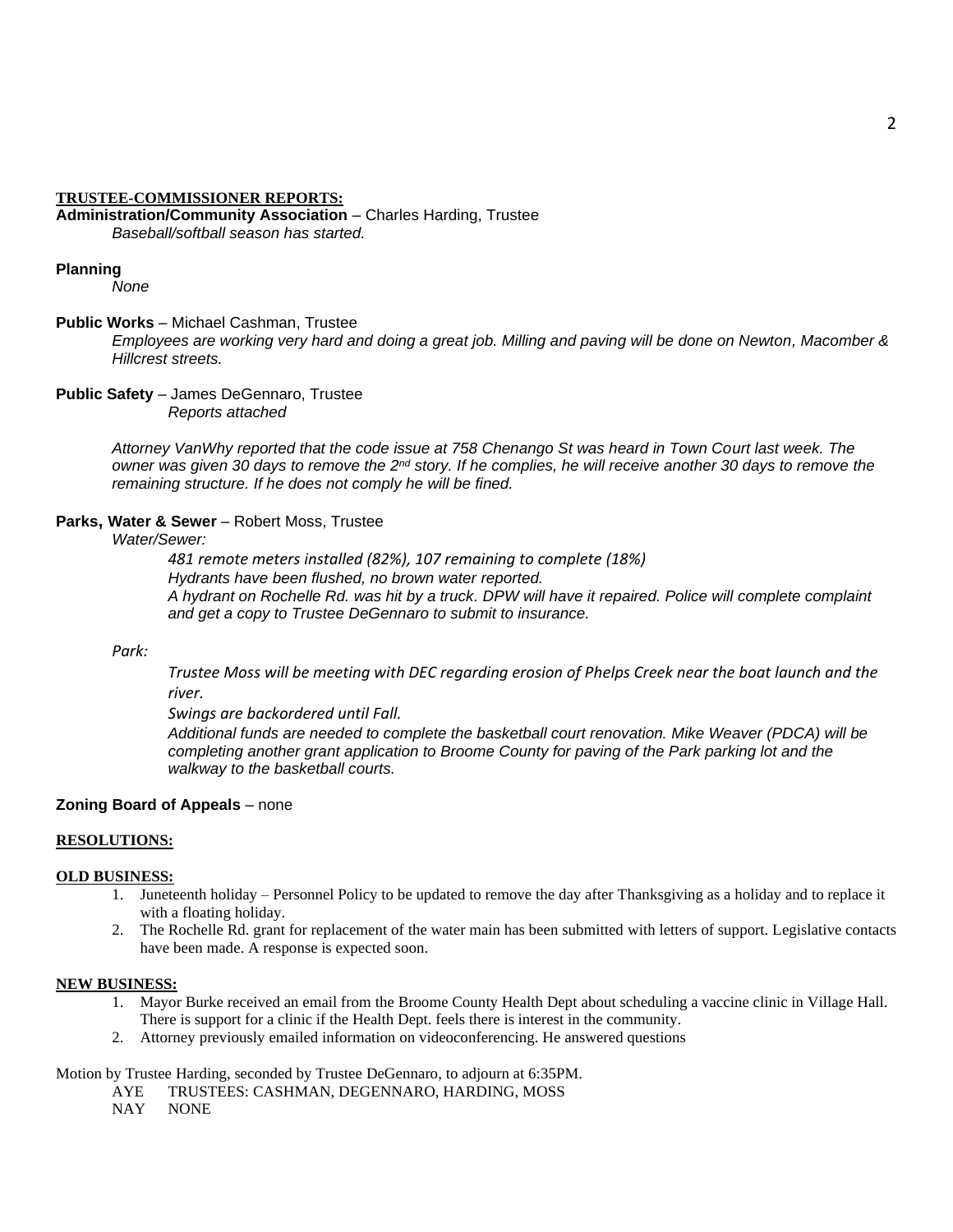Respectfully submitted, Susan E. Fox, Village Clerk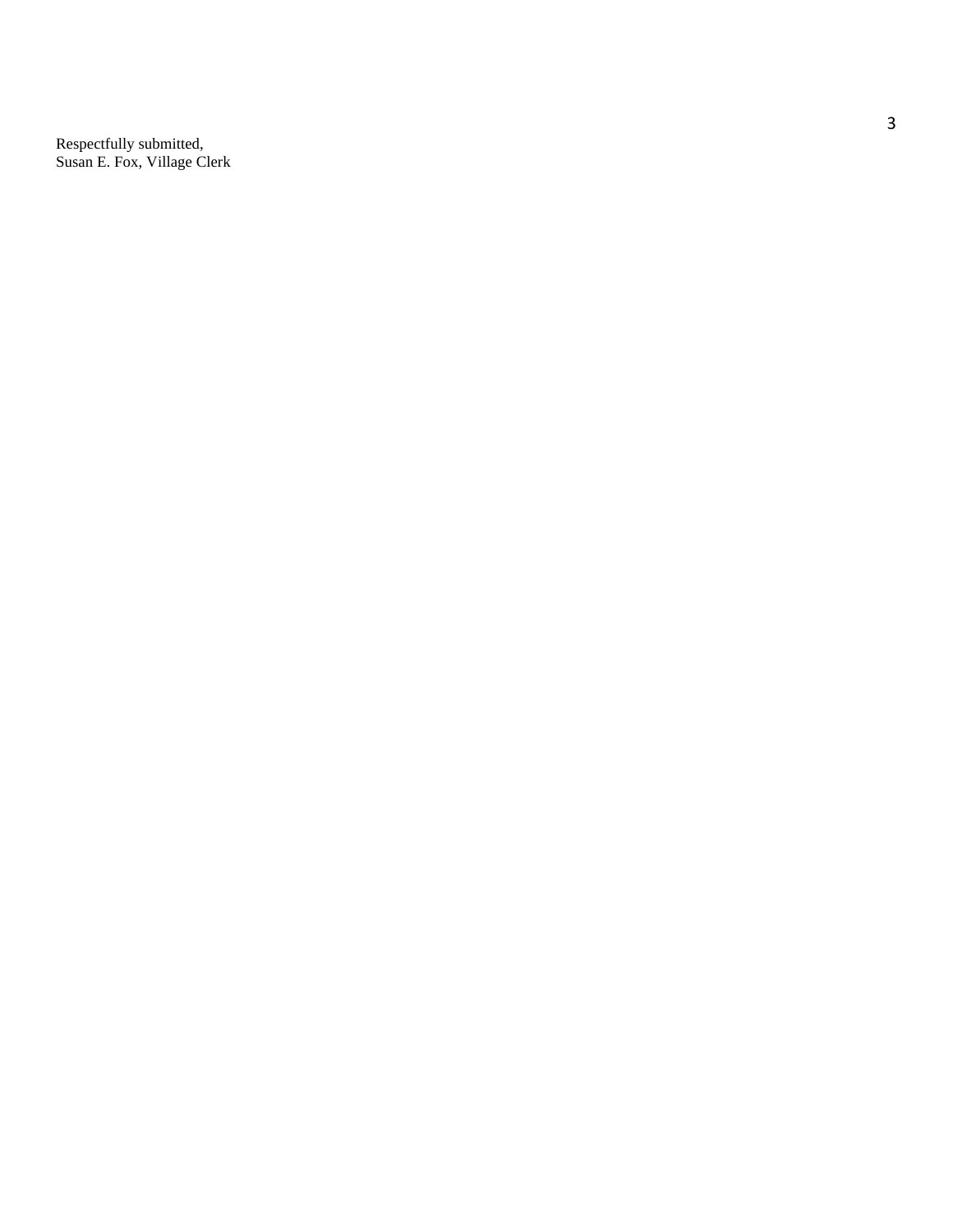|  | Village Water Consumption for : | Apr-22 |
|--|---------------------------------|--------|
|--|---------------------------------|--------|

| Read dates:<br>5/5/2022<br>4/1/2022<br>Usage | Binghamton meter<br>9999989<br>99999989<br>0 | <b>Fenton Large</b><br>28749285<br>28002087<br>747198 | <b>Fenton Small</b><br>5649609<br>5542006<br>107603 |            |
|----------------------------------------------|----------------------------------------------|-------------------------------------------------------|-----------------------------------------------------|------------|
| Total cubic ft:                              | 854801                                       |                                                       |                                                     |            |
| Read dates:<br>Town of Fenton Sewer Readings |                                              |                                                       |                                                     |            |
| 5/5/2022                                     | 52367100                                     |                                                       | Rate:                                               | 2.42x.01   |
| 4/1/2022                                     | 52229800                                     |                                                       |                                                     | cu. Ft/min |
|                                              |                                              |                                                       | Time:                                               | 8:00am     |
| Total                                        | 137300                                       | cu. ft.                                               |                                                     |            |
|                                              | Wayne                                        |                                                       |                                                     |            |
| Read dates:                                  | Ave.                                         | sewer station readings (hours):                       |                                                     |            |
|                                              | Pump1                                        | Pump <sub>2</sub>                                     | Pump 3                                              |            |
| 5/5/2022                                     | 6492                                         | 19250                                                 | 17680                                               |            |
| 4/1/2022                                     | 6439                                         | 19197                                                 | 17632                                               |            |
| <b>Totals</b>                                | 53                                           | 53                                                    | 48                                                  |            |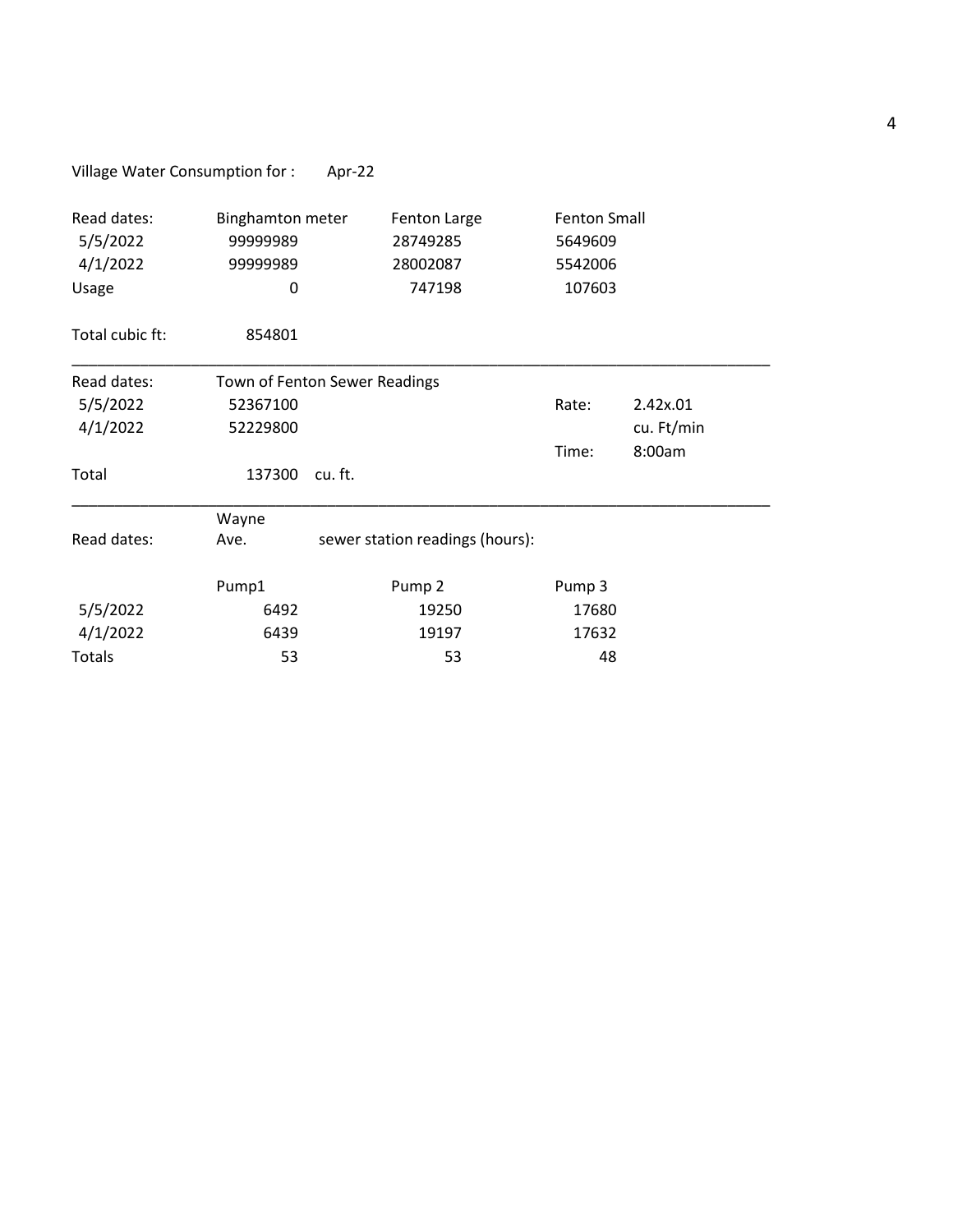# **Village of Port Dickinson**

Village Hall, 786 Chenango Street Port Dickinson, New York 13901 Telephone: (607) 771-8233 Fax: (607) 722-0072



## **John M. Broughton, Code Enforcement Officer**

## **MONTHLY REPORT**

March/April 2022 Total Miles Driven :30 To: **Board of Trustees**

From: **John M. Broughton Code Enforcement Officer**

*Issued several garbage can/ removal warnings*

*Several correspondences about 17 Phelps St project Engineer and owner, awaiting plans for code review*

*Issued solar permit to 7 Gregory Ave and inspected and closed out the project*

*Attended court proceeding for 758 Chenango St, Court gave him 30 days until 6/2/22) to remove and dispose of the roof, 2nd story or face a fine based on his guilty plea. Owner will have an additional 30 day period to remove and dispose of the remaining structure at which time he will also be served with another violation for the garage that is in disrepair* 

*Will follow up with 19 Gregory owner in May and determine a course of action based on this meeting if he fails to accomplish the repairs*

*Issued 1 zoning/code compliance letters for real estate transactions*

*Issued several high grass warnings and blowing grass into street*

*Issued violation to 16 Hillcrest Ave for parking a motorcycle in front of dwelling*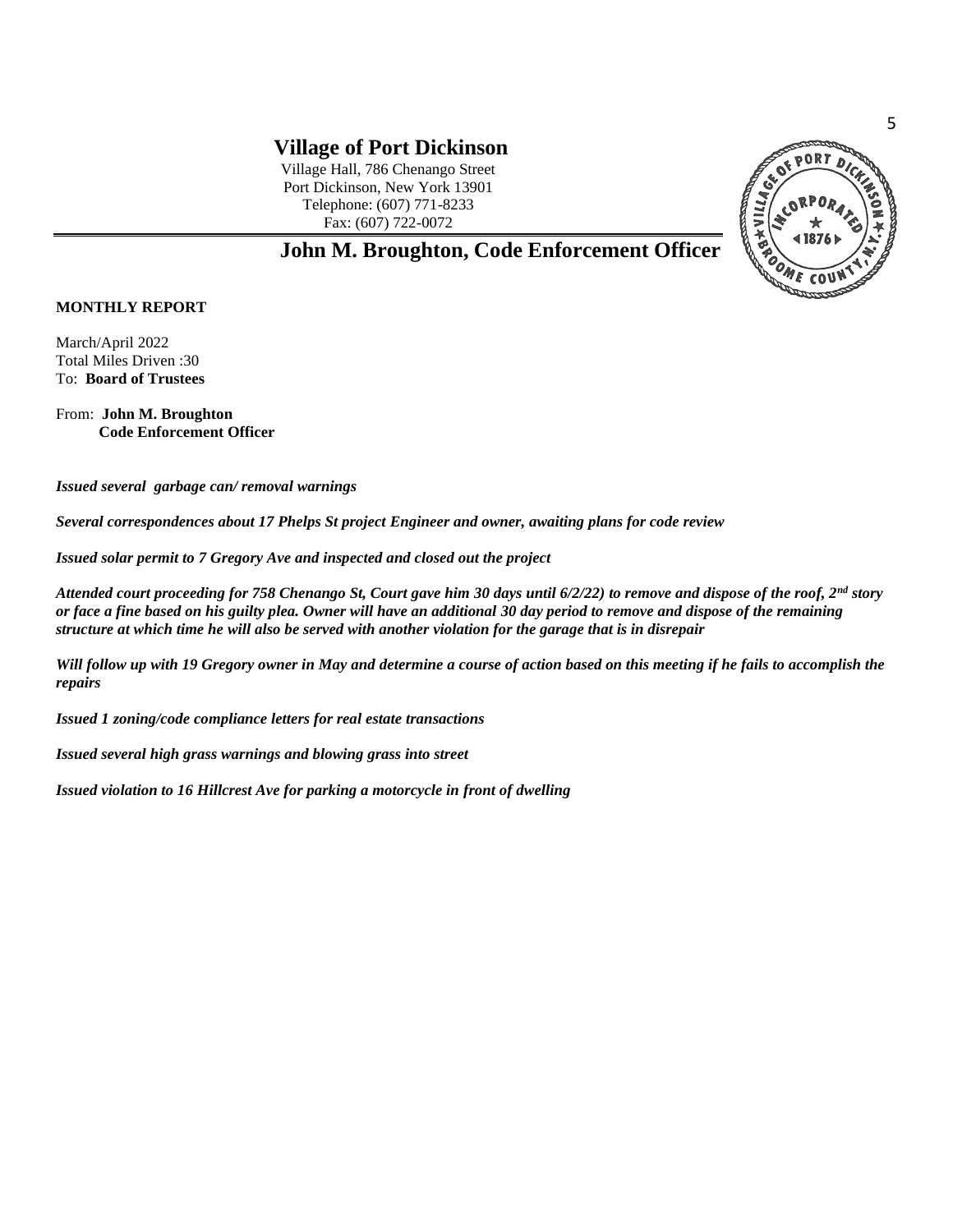

## **The Village of Port Dickinson Department of Police Scot McDonald, Chief of Police**

## **Police Department Monthly Report**

| Report Month:   <b>April</b> | Police Commissioner:   Trustee J. DeGennaro |                      |
|------------------------------|---------------------------------------------|----------------------|
| Report Year:   2022          |                                             | Chief: Scot McDonald |
| Report Date:   05/02/2022    | Deputy Village Clerk:   Corina M. Beames    |                      |

## **Total Complaints Received:68 (82)**

Med calls-13 Wires down-8 Noise complaint-1 Domestic-4 MVA/fatal-1 Harassment-2 MVA/PD-2 PDFD-1 Suspicous-3 Road hazard-3 Civil matter-1 DV-1

Check welfare-3 Vehicle abandoned-1 Dispute-2 Smoke condition-1 Disturbance-2 Mental health-2

**Miscellaneous-16**\*Includes Assist other agencies, Lockouts, Alarms, Parking Comp., Animals, Traffic lights, Information, code enforcement, special details, vacant properties , assist public and Etc.

## **Penal law charges-0(0)**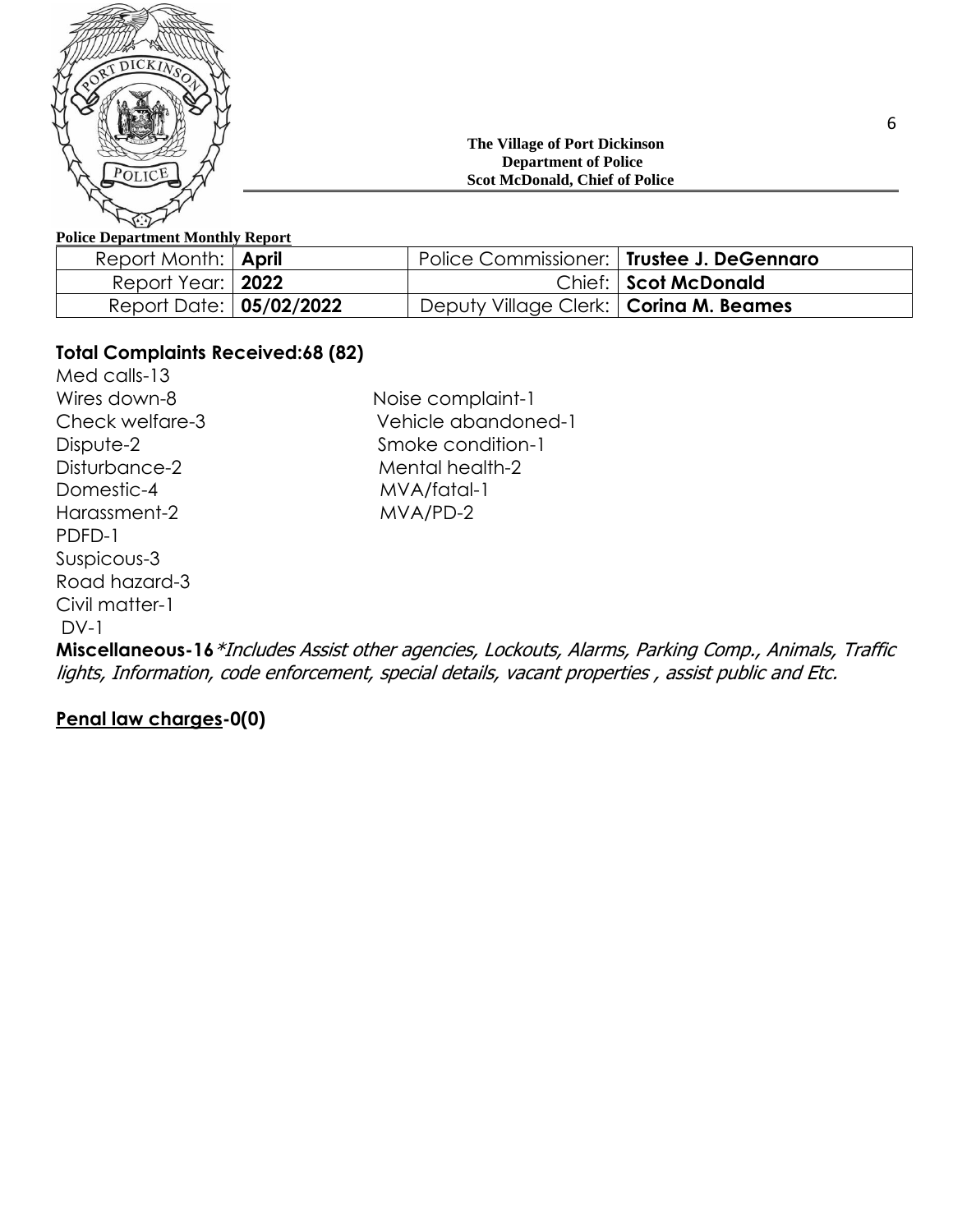# **Report of the Chief April 2022 Training Average Total SUMMARY Hours Members Man** PORT **DICKINS Offered Present Hours** April 13 5.83 77 FIRE DEPT.  $YTD \hspace{0.1cm} \text{Totals} \hspace{1.5cm} | \hspace{1.5cm} 42 \hspace{0.1cm} | \hspace{0.1cm} 6.65 \hspace{0.1cm} | \hspace{0.1cm} 287$ Non Department 35 Training **TRAINING**

|    |             |                                        | <b>Training</b> |                | <b>Total</b> |
|----|-------------|----------------------------------------|-----------------|----------------|--------------|
|    |             |                                        | <b>Hours</b>    | <b>Members</b> | Man          |
| Wk | <b>Date</b> | Lesson                                 | <b>Offered</b>  | Present        | <b>Hours</b> |
|    |             |                                        |                 |                |              |
|    | 4/4/2022    | <b>NYSEG Natural Gas Emergencies</b>   | $\overline{2}$  | 10             | 20           |
|    |             |                                        |                 |                |              |
|    | 4/10/2022   | <b>EMS Training - EMR Course Day 4</b> | $\overline{4}$  | 6              | 24           |
|    |             |                                        |                 |                |              |
|    | 4/11/2022   | Monthly Rig Checks                     | $\mathbf{1}$    | 5              | 5            |
|    |             |                                        |                 |                |              |
|    | 4/11/2022   | <b>Monthly Meeting</b>                 |                 | 9              |              |
|    |             |                                        |                 |                |              |
|    | 4/18/2022   | <b>Rescue Operations/Rescue Tools</b>  | $\overline{2}$  | 6              | 12           |
|    |             |                                        |                 |                |              |
|    | 4/23/2022   | <b>NYS Recruitment Day</b>             | $\overline{2}$  | 3              | 6            |
|    |             |                                        |                 |                |              |
|    | 4/25/2022   | <b>Pumper-tanker Pump Operations</b>   | $\overline{2}$  | 5              | 10           |
|    |             |                                        |                 |                |              |
|    |             |                                        |                 |                | $\pmb{0}$    |
|    |             |                                        |                 |                |              |
|    |             |                                        |                 |                | $\pmb{0}$    |
|    |             |                                        |                 |                |              |
|    |             |                                        |                 |                | $\pmb{0}$    |
|    |             |                                        |                 |                |              |